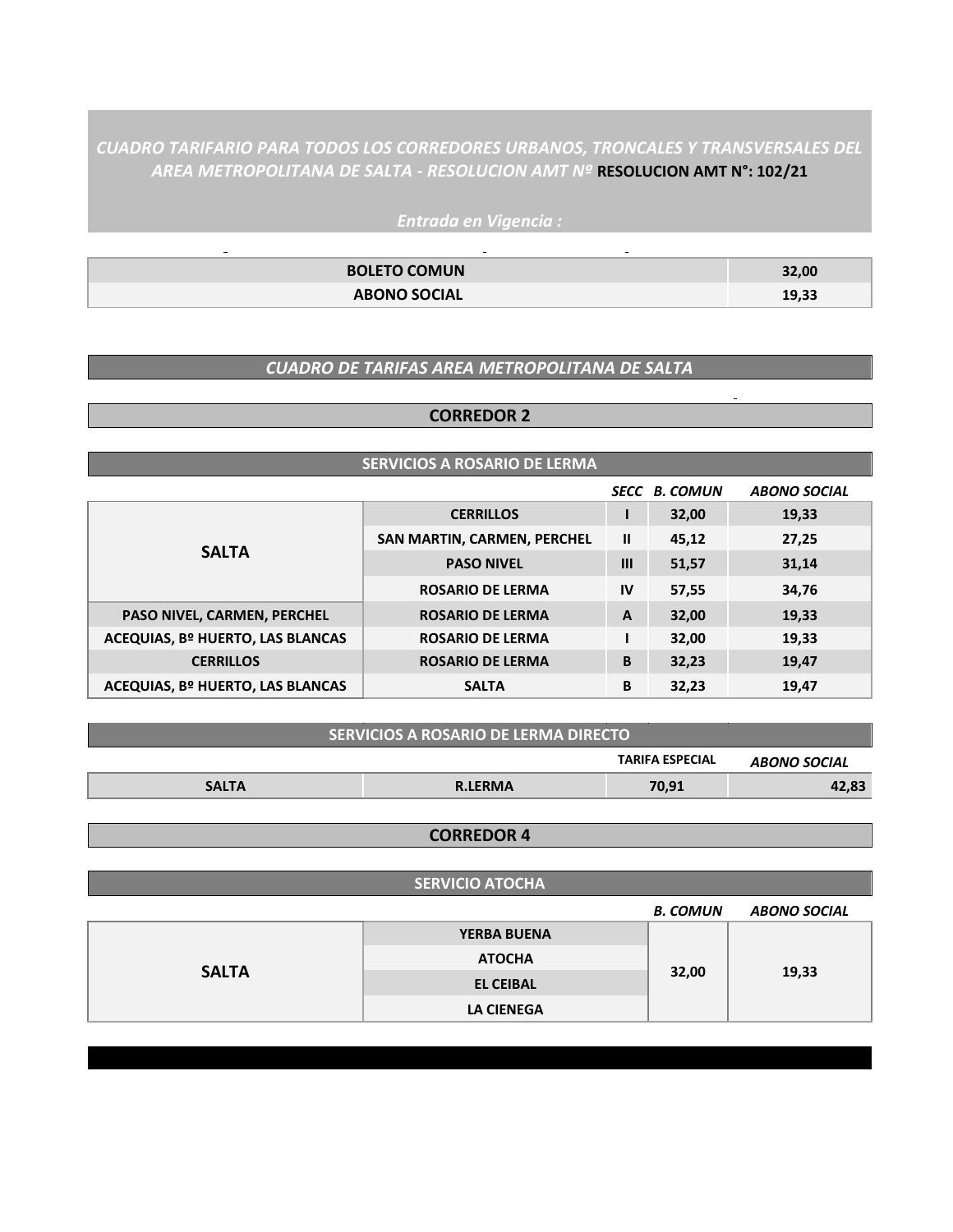# *CUADRO TARIFARIO PARA TODOS LOS CORREDORES URBANOS, TRONCALES Y TRANSVERSALES DEL AREA METROPOLITANA DE SALTA - RESOLUCION AMT Nº*

|              | <b>CORREDOR 5</b>           |               |                      |                     |
|--------------|-----------------------------|---------------|----------------------|---------------------|
|              |                             |               |                      |                     |
|              | <b>SERVICIOS A CHICOANA</b> |               |                      |                     |
|              |                             |               | <b>SECC B. COMUN</b> | <b>ABONO SOCIAL</b> |
|              | <b>CERRILLOS</b>            |               | 32,00                | 19,33               |
|              | <b>LA MERCED</b>            | $\mathbf{II}$ | 45,12                | 27,25               |
| <b>SALTA</b> | <b>EL CARRIL</b>            | III           | 64,00                | 38,66               |
|              | <b>CHICOANA</b>             | IV            | 76,89                | 46,44               |
|              | <b>LOCAL</b>                | $\mathbf{A}$  | 32,00                | 19,33               |
|              | <b>2 LOCALIDADES</b>        | B             | 38,68                | 23,40               |
|              | <b>3 LOCALIDADES</b>        | $\mathbf c$   | 58,01                | 35,05               |
|              |                             |               |                      |                     |

# *Entrada en Vigencia :*

#### **CORREDOR 6**

| <b>SERVICIOS LA CALDERA</b> |                      |              |                      |                     |
|-----------------------------|----------------------|--------------|----------------------|---------------------|
|                             |                      |              | <b>SECC B. COMUN</b> | <b>ABONO SOCIAL</b> |
| <b>SALTA</b>                | <b>VAQUEROS</b>      |              | 32,00                | 19,33               |
| <b>SALTA</b>                | <b>LA CALDERILLA</b> | $\mathbf{I}$ | 32,00                | 19,33               |
| <b>LA CALDERILLA</b>        | <b>VAQUEROS</b>      | $\mathbf{I}$ | 32,00                | 19,33               |
| <b>LA CALDERILLA</b>        | <b>LA CALDERA</b>    | $\mathbf{I}$ | 32,00                | 19,33               |
| <b>LA CALDERA</b>           | <b>VAQUEROS</b>      | $\mathbf{m}$ | 38,68                | 23,40               |
| <b>SALTA</b>                | <b>LA CALDERA</b>    | IV           | 51,11                | 30,87               |
| <b>LOCAL</b>                |                      | $\mathbf{A}$ | 32,00                | 19,33               |

### **RESOLUCION AMT N°: 102/21**

*CUADRO TARIFARIO PARA TODOS LOS CORREDORES URBANOS, TRONCALES Y TRANSVERSALES DEL AREA METROPOLITANA DE SALTA - RESOLUCION AMT Nº* 

*Entrada en Vigencia :*

**SERVICIOS QUIJANO**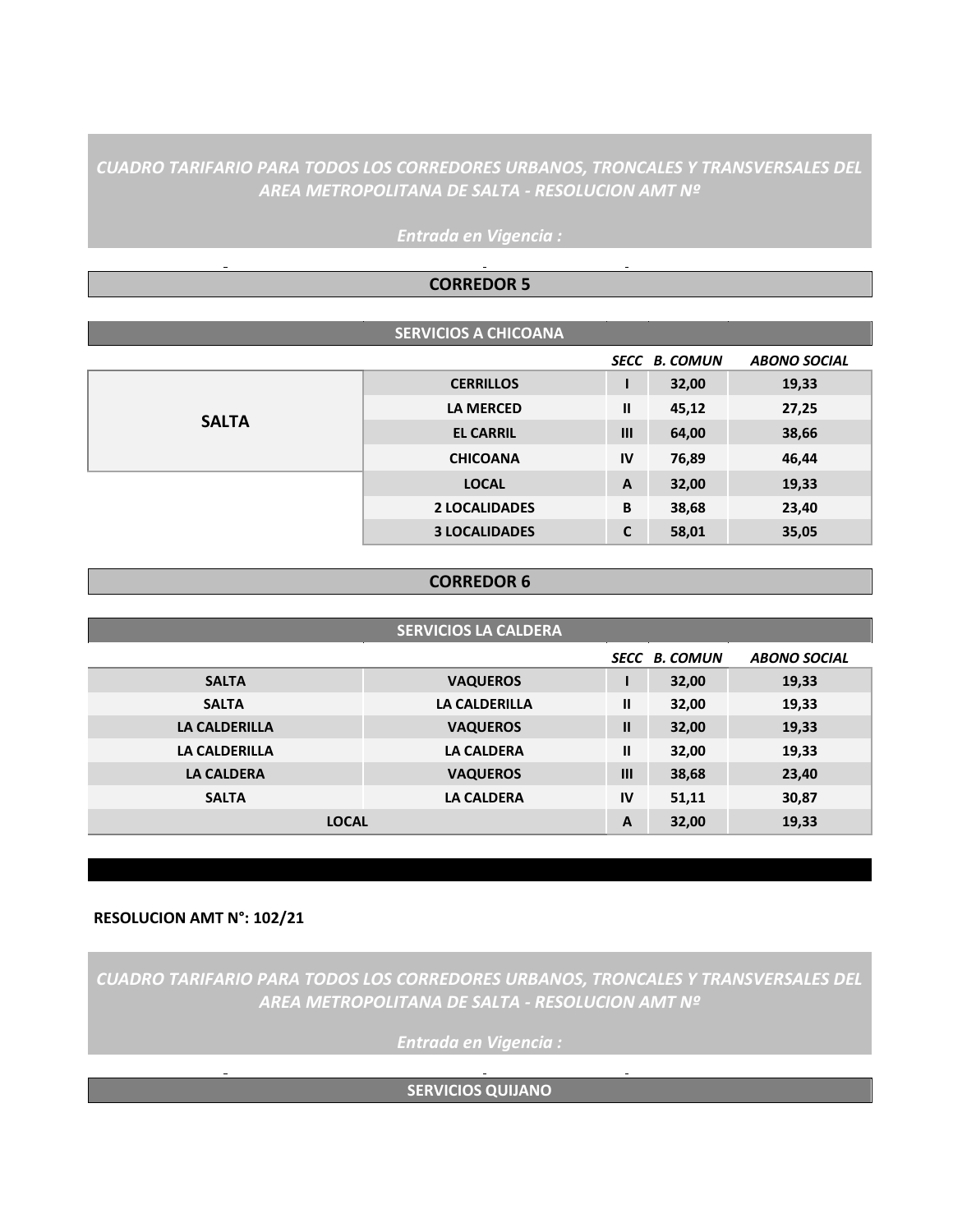|                   |                   |                | <b>SECC B. COMUN</b> | <b>ABONO SOCIAL</b> |
|-------------------|-------------------|----------------|----------------------|---------------------|
| <b>SALTA</b>      | <b>SAN LUIS</b>   |                | 32,00                | 19,33               |
| <b>QUIJANO</b>    | <b>LA SILLETA</b> |                | 32,00                | 19,33               |
| <b>SAN LUIS</b>   | <b>QUIJANO</b>    | $\mathbf{I}$   | 38,68                | 23,36               |
| <b>LA SILLETA</b> | <b>SALTA</b>      | $\mathbf{I}$   | 38,68                | 23,36               |
| <b>SALTA</b>      | <b>QUIJANO</b>    | $\mathbf{III}$ | 51,57                | 31,14               |
| <b>LOCAL</b>      |                   | A              | 32,00                | 19,33               |

| <b>SERVICIOS QUIJANO POR EL ENCON</b>       |                   |                |       |       |  |  |
|---------------------------------------------|-------------------|----------------|-------|-------|--|--|
| <b>SECC B. COMUN</b><br><b>ABONO SOCIAL</b> |                   |                |       |       |  |  |
| <b>QUIJANO</b>                              | <b>LA SILLETA</b> |                | 32,00 | 19,33 |  |  |
| <b>LA SILLETA</b>                           | <b>SALTA</b>      | $\mathbf{I}$   | 38,68 | 23,36 |  |  |
| <b>SALTA</b>                                | <b>QUIJANO</b>    | $\mathbf{III}$ | 51,57 | 31,14 |  |  |
| <b>LOCAL</b>                                |                   | A              | 32,00 | 19,33 |  |  |

| <b>SERVICIOS QUIJANO POR COLON</b> |                |                |                      |                     |
|------------------------------------|----------------|----------------|----------------------|---------------------|
|                                    |                |                | <b>SECC B. COMUN</b> | <b>ABONO SOCIAL</b> |
| <b>ROSARIO DE LERMA</b>            | <b>QUIJANO</b> |                | 32,00                | 19,33               |
| <b>CERRILLOS</b>                   | <b>SALTA</b>   | B              | 32,00                | 19,33               |
| <b>CERRILLOS</b>                   | <b>QUIJANO</b> | $\mathbf{I}$   | 38,68                | 23,36               |
| <b>SALTA</b>                       | <b>QUIJANO</b> | $\mathbf{III}$ | 51,57                | 31,14               |
| <b>LOCAL</b>                       |                | A              | 32,00                | 19,33               |

#### **RESOLUCION AMT N°: 102/21**

# *CUADRO TARIFARIO PARA TODOS LOS CORREDORES URBANOS, TRONCALES Y TRANSVERSALES DEL AREA METROPOLITANA DE SALTA - RESOLUCION AMT Nº*

*Entrada en Vigencia :*

## **CORREDOR 7**

|              | <b>SERVICIOS SAN AGUSTIN RUTA 26</b> |                |                      |                     |
|--------------|--------------------------------------|----------------|----------------------|---------------------|
|              |                                      |                | <b>SECC B. COMUN</b> | <b>ABONO SOCIAL</b> |
| <b>SALTA</b> | <b>STA. ELENA</b>                    |                | 32,00                | 19,33               |
|              | <b>LOS PINOS</b>                     | Ш              | 38,68                | 23,36               |
|              | <b>SAN AGUSTIN</b>                   | $\mathbf{III}$ | 51,57                | 31,14               |
|              | <b>LA MERCED</b>                     | <b>IV</b>      | 64,00                | 38,66               |
|              | <b>LOCAL</b>                         | A              | 32,00                | 19,33               |
|              | <b>LOCALIDADES 2</b>                 | B              | 38,68                | 23,40               |